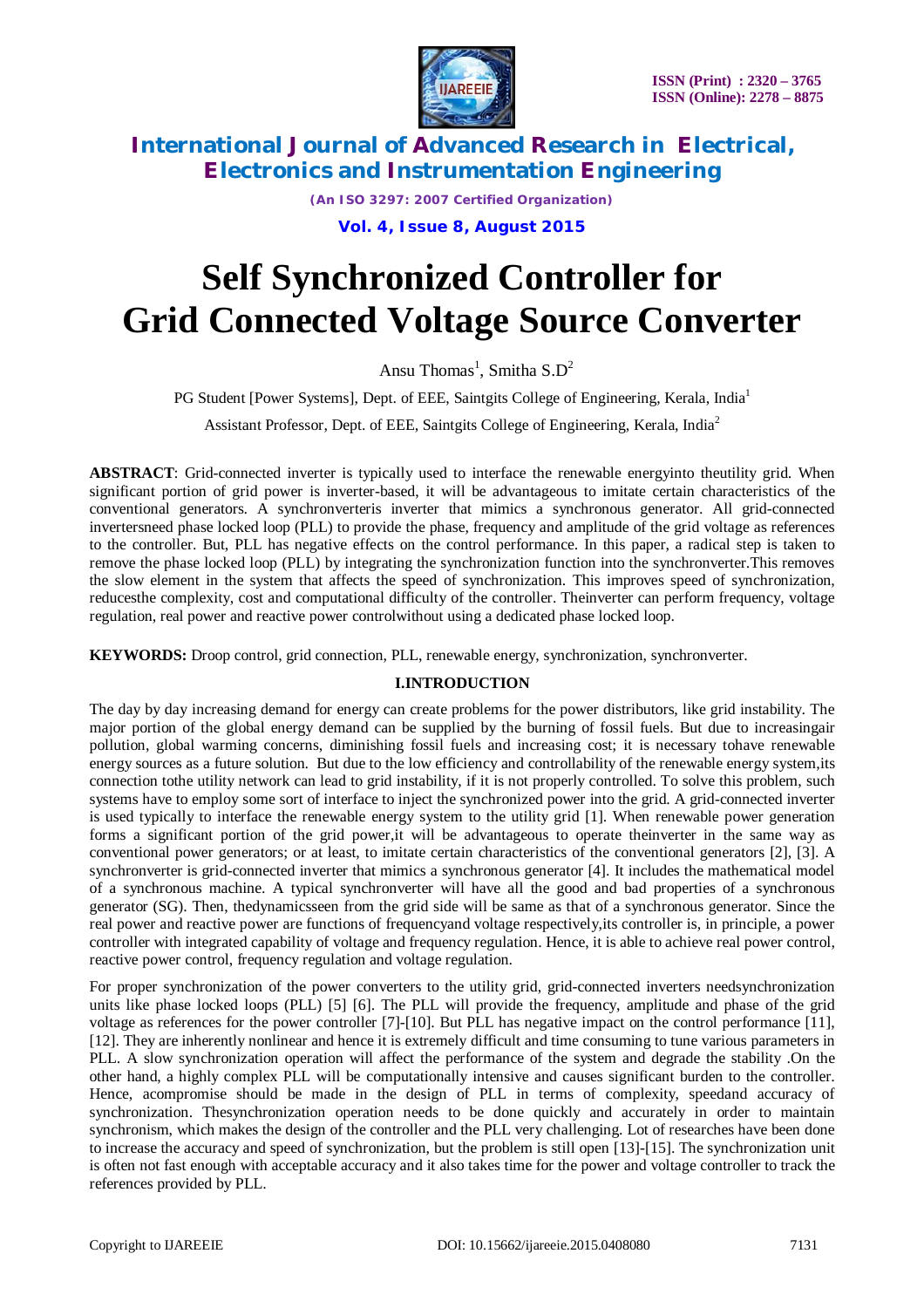

*(An ISO 3297: 2007 Certified Organization)*

#### **Vol. 4, Issue 8, August 2015**

In this paper, a radical step is taken to remove the phase locked loop and synchronize the inverter with the grid itself without the need of a dedicated phase locked loop. Sincethe synchronous machine is inherently able to synchronize with the grid, it is possible to integrate the synchronization function into the power controller. It can automatically synchronize with the grid before connection and track the grid frequency after connection. This leads to a compact control structure. The self-synchronizationcapability ofsynchronverter will remove the major nonlinear element in the controller that affects the speed of synchronization. This improves the speed of synchronization, reduces the complexity and computational difficulty of thePLL and reduces the cost of controller. Hence all the functions of synchronverter suchas frequencyregulation, voltage regulation,real power control and reactive power control can be done without the need of dedicated phase locked loop. The closest work in this direction is [16], where no PLL is needed during normal operation; but, a backup PLL is required before connection.

The grid-connected renewable energy systems are presented in Section II. The self-synchronization control is proposed in Section III and the simulation results in Section IV followed by conclusion made in Section VI.

#### **II.SELF SYNCHRONIZAION CONTROL FOR GRID CONNECTED INVERTER**

When renewable power generators provide significant portion ofthe grid power, it will be advantageous to operate the inverter in the same way as the conventional generators or at least to imitate certain characteristics of conventional generators. A synchronverter is an inverter that mimics a synchronous generator. The model of synchronous machine can be found in different sources [17]-[18].



Figure 1: Power part of synchronverter

It consists of mainly a power part and anelectronic part. The power part as shown in Figure 1 includes three inverter legs operated by pulse width modulation (PWM) and LCfilters to reduce the voltageripples during switching operations. The electronic controller as shown in Figure 2 includes the mathematical model of a three phase round rotor synchronous machine represented by,

$$
\ddot{\theta} = \frac{1}{j}(T_m - T_e - D_p \dot{\theta}) \qquad (1)
$$

$$
T_e = M_f i_f \langle i, \widehat{\sin \theta} \rangle (2)
$$

$$
e = \dot{\theta} M_f i_f \widehat{\sin \theta} \qquad (3)
$$

$$
Q = -\dot{\theta} M_f i_f \langle i, \widehat{\cos \theta} \rangle (4)
$$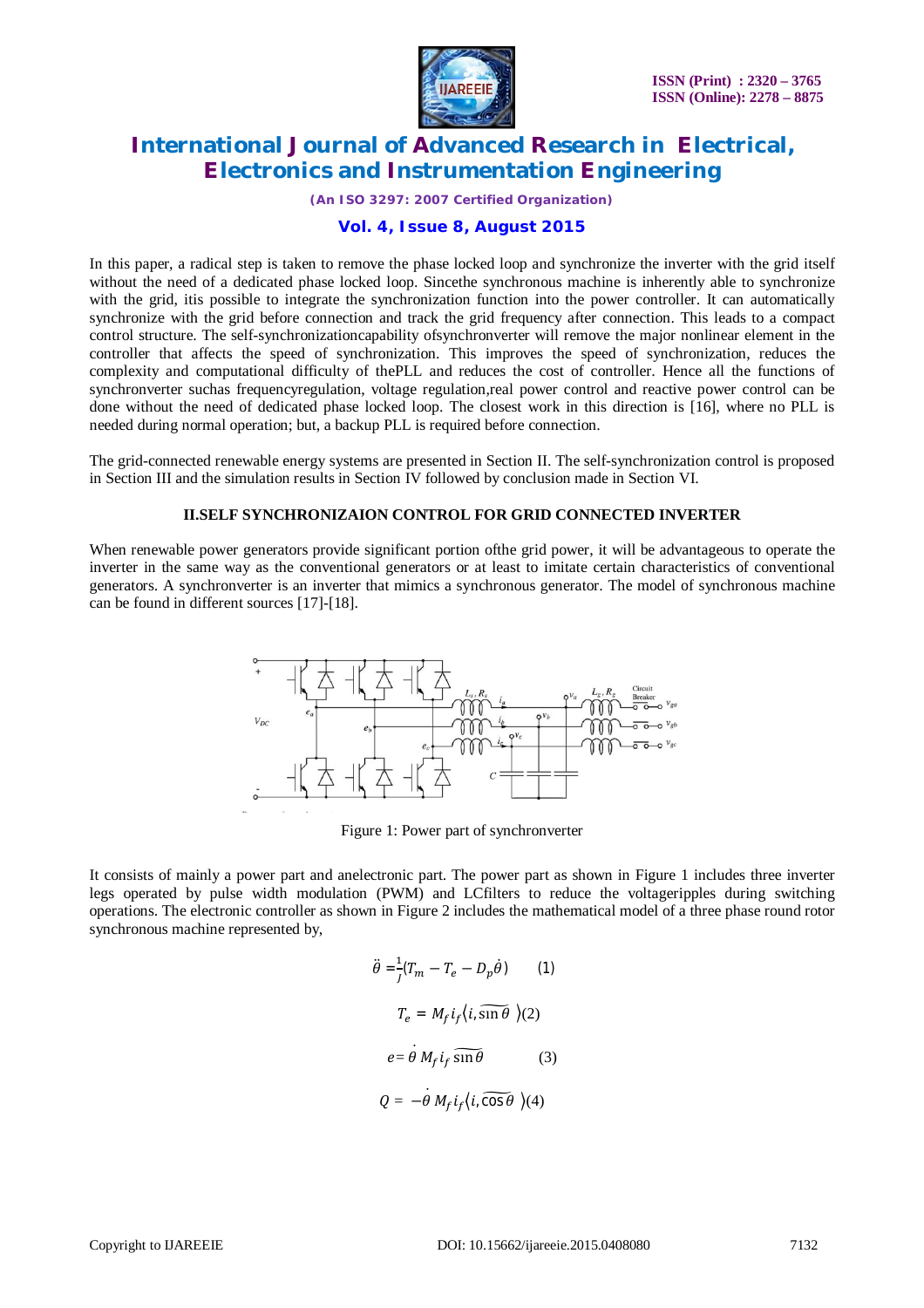

*(An ISO 3297: 2007 Certified Organization)*

### **Vol. 4, Issue 8, August 2015**

where
$$
\overline{\sin \theta}
$$
 =  $\begin{bmatrix} \sin \theta \\ \sin(\theta - \frac{2\pi}{3}) \\ \sin(\theta + \frac{2\pi}{3}) \end{bmatrix}$  and  $\overline{\cos \theta}$  =  $\begin{bmatrix} \cos \theta \\ \cos(\theta - \frac{2\pi}{3}) \\ \cos(\theta + \frac{2\pi}{3}) \end{bmatrix}$ 



Figure 2: Electronic part of self-synchronizedsynchronverter

 $T_m, T_e, e, \theta$  and Q are the mechanical torque, electromagnetic torque, three-phase generated voltage, rotor angle, and reactive power of synchronverter respectively. *J* is the virtual moment of inertia of therotating parts,*i<sup>f</sup>* is field excitation current and  $M_A$  is the maximum mutual inductance between the stator and the field windings.  $\dot{\theta}$  is the virtual angular speed of the machine and *i* is the stator current flowing out of the machine. It is assumed that number of pole pairs for each phase is 1. The self-synchronization function can be achieved by means of :

a)Virtual current *i*<sub>s</sub> is generated from the voltage error between generated voltage (*e*) and grid voltage ( $v_g$ ) and the current that is fed to the controller can be either the virtual current *i*<sub>c</sub>or the grid current*i*<sub>*g*</sub>.

b) A PI controller is added to regulate *ΔT* of the frequency droop block to zero and to generate the reference frequency $\dot{\theta}_r$  for the controller.

#### **3.1Initial synchronization operation**

The per-phase model of asynchronverter, connected to an infinite bus is shown in Figure 4.



Figure 4: Per phase model of SG connected to infinite bus

The generated real power and reactive power of SG/synchronverter are given by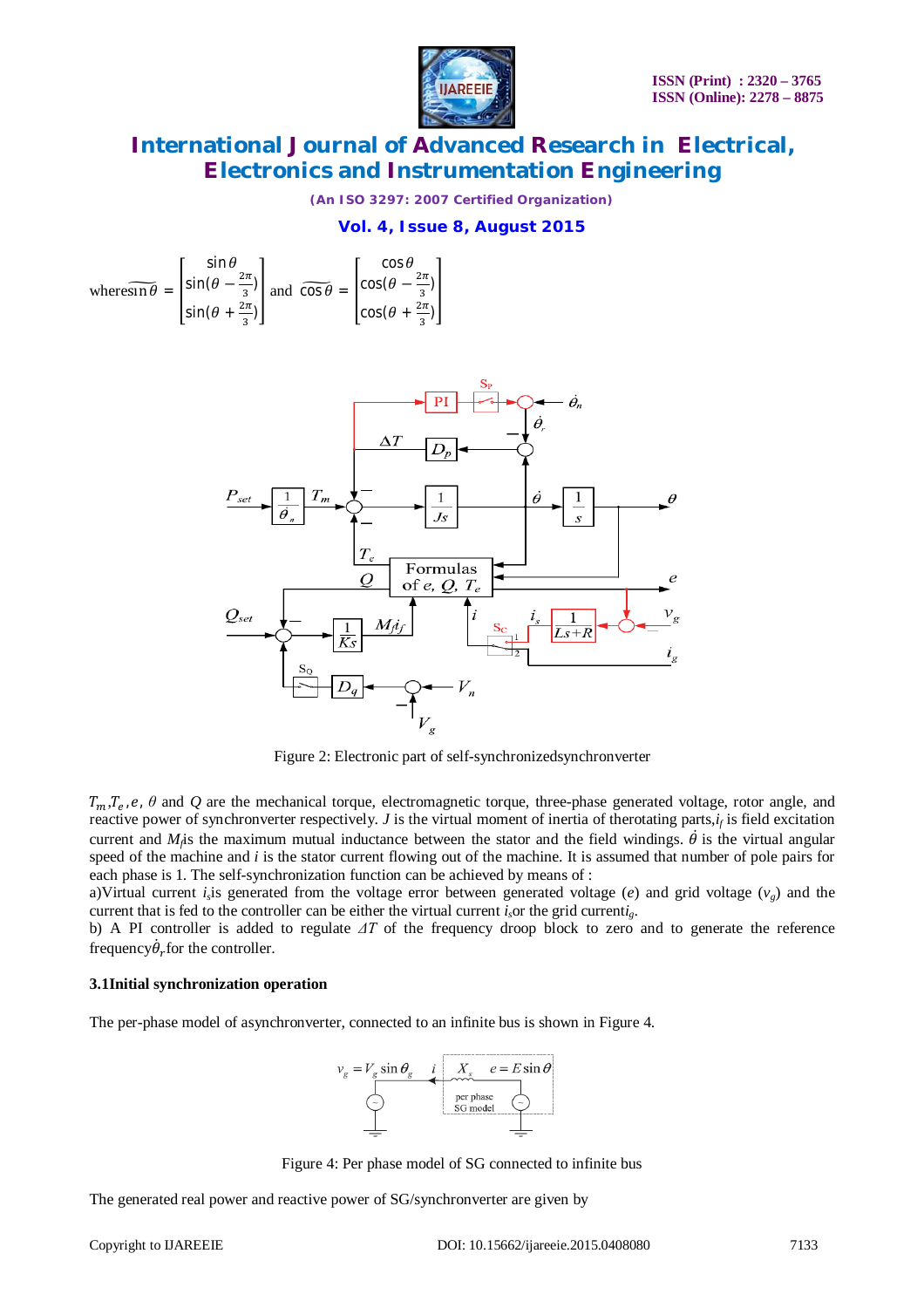

*(An ISO 3297: 2007 Certified Organization)*

#### **Vol. 4, Issue 8, August 2015**

$$
P = \frac{3E}{2X_s} \sin(\theta - \theta_g)(5)
$$

$$
Q = \frac{3V_g}{2X_s} [E \cos(\theta - \theta_g) - V_g] \quad (6)
$$

Where*E* is the induced voltage amplitude of the SG,  $V_g$  is the amplitude of the infinite bus voltage,  $\theta_g$  is the phase of grid voltage,  $\theta$  is the phase of SG and  $X_s$  is the synchronous reactance of the SG.

From equations (5) and (6) suppose when  $\theta$  and E are controlled to be

$$
E = V_g(7)
$$

$$
\theta = \theta_g(8)
$$

then there is no real power or reactive power exchanged between the connected SG and grid. In reverse case, if *P* and *Q*  are controlled to be zero, then the condition (7) and (8) are satisfied and the generated voltage *e* is same as that of grid voltage  $v_g$ . Thus, phase frequency and amplitude of generated voltage is same as that of grid. Under this condition the SG can be connected to or disconnected from the grid without causing large transients. This principle can be used for synchronizing asynchronverter with the grid before connection.

For initial synchronization operation, it is necessary to operate the synchronverter under set mode with  $P_{\text{set}}$  and  $Q_{\text{set}}$  can to zero. As a result, the condition (7) and (8) can be satisfied when it is connected to the grid. When switch  $S_P$  is turned ON and  $S<sub>0</sub>$  is turned OFF the synchronverter is operated under the set mode. If  $P<sub>set</sub>$  and  $Q<sub>set</sub>$  are both 0, then the operation mode is the self-synchronization mode and the inverter is able to synchronize with the grid. But the grid current*i*<sub>*i*</sub> is 0 until the circuit breaker is closed. A virtual per-phase inductor  $Ls+R$  is introduced to connect the synchronverter with the grid in order to mimic the process of connecting a physical machine to the grid. The virtual current is routed into the controller via the switch  $S<sub>c</sub>$ thrown at position 1. The virtual current  $i<sub>s</sub>$  is given by

$$
i_s = \tfrac{1}{\text{Ls} + \text{R}}\big(e - \text{V}_g\big)(9)
$$

Using this virtual current,  $T_e$  and Q can be calculated according to (2) and (4). Virtual impedance can be chosen within a wide range. Small values can speed up the synchronization operation but with a large transient current. When the virtual current is driven to zero, then the synchronverter is synchronized with the grid. Then, the circuit breaker can be turned on to connect it to thegrid. After circuit breaker is closed, the Switch  $S_C$  should be turned to position 2 so that the grid current  $i_g$  is fed into the controller. Hence no PLL is required for the initial synchronization operation.

#### **3.2. OPERATION AFTER CONNECTING TO GRID**

### **3.2.1 FREQUENCY CONTROL**

The timeconstant  $\Gamma_f = \frac{J}{R}$  $\frac{J}{D_p}$  of the frequency loop is much smaller than the time constant  $\Gamma_v = \frac{K}{\dot{\theta}_n \Gamma}$  $\frac{\mu}{\dot{\theta}_n D_q}$  of the voltage loop. Hence, while considering the dynamics of frequency loop, *M<sup>f</sup> if*can be assumed as constant. Moreover, from equation (5), the real power generated by the synchronverter is proportional to sin δ. As a result, the electromagnetic torque*T<sup>e</sup>* is also proportional to sin δ. Suppose if the grid frequency  $\dot{\theta}_g$  decreases, then the power angle δ and the electromagnetic torque *T<sub>e</sub>*increases. Hence the input to the integrator block  $\frac{1}{1s}$  decreases and the synchronverter frequency  $\dot{\theta}$  decreases. This process continues until  $\dot{\theta} = \dot{\theta}_g$ . Similar process occurs if the grid frequency isincreased. Hence, the synchronverter frequencyθ̇automatically converges to the grid frequency without using the complex PLL.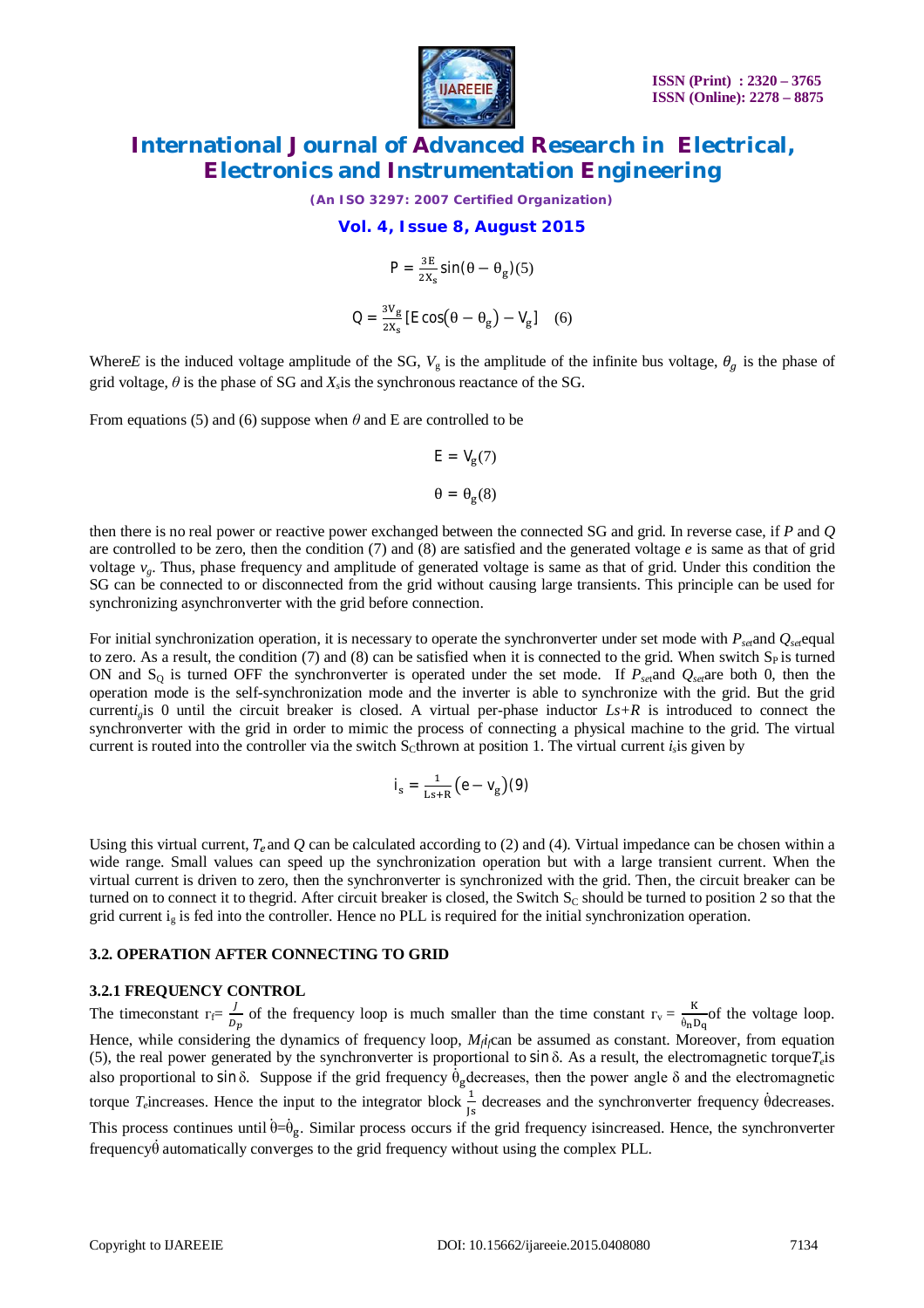

*(An ISO 3297: 2007 Certified Organization)*

### **Vol. 4, Issue 8, August 2015**

#### **3.2.2 REAL POWER CONTROL (SET AND DROOP MODE)**

When switch S<sub>P</sub> is turned ON, PI controller will be inserted in the frequency droop control loop. Hence,  $\Delta T$  is controlled to 0 under the steady state condition. Thus  $T_e$  becomes equal to  $T_m$  and  $\dot{\theta}$  is controlled as

 $\dot{\theta} = \dot{\theta}_r = \dot{\theta}_r + \Delta \dot{\theta} (10)$ 

whereΔθ is the output of PI controller. Thus the power angle δ settles down at a constant value that results in  $P = P_{set}$ . This mode of operation is called as the set mode. The set mode for the real power and reactive power is represented as *P* mode and *Q* mode respectively in this paper.

When the Switch  $S_p$  is turned OFF, then the PI controller is taken out of the loop and the synchronverter is operated in the frequency droop mode (represented as  $P_D$ mode in this paper). The frequency droop coefficient is given by,

$$
D_p = -\frac{\Delta T}{\Delta \dot{\theta}} \tag{11}
$$

where $\Delta \dot{\theta}$  is the frequency deviation of the synchronverter from the nominal frequency.

#### **3.2.3 REACTIVE POWER CONTROL (SET AND DROOP MODE)**

The Switch  $S<sub>Q</sub>$  in voltage droop loop will control the reactive power flow. When Switch  $S<sub>Q</sub>$  is in OFF condition, the field excitation $M_f$ *i*<sub>j</sub> isvaried depending on the tracking error between  $Q_{set}$  and  $Q$  by means of an integrator with gain  $1/K$ Therefore, the generated reactive power *Q*tracks exactly the set-point*Qset* irrespective of the voltage difference between  $V_n$  and  $V_g$ . This operation mode is called as the set mode for the reactive power control (represented as  $Q$  mode in this paper).

When Switch  $S_Q$  is in ON condition, then the voltage droop function is enabled and depending on the voltage error  $\Delta V = V_n - V_g$ , the field excitation *M<sub>j</sub>i*<sub>j</sub> varied. Hence, the reactive power *Q* does not track exactly  $Q_{set}$  but with steady-state error $\Delta Q = Q_{\text{set}} - Q$ . The voltage droop coefficient is given by,

$$
D_q = -\frac{\Delta Q}{\Delta V} (12)
$$

This operation mode is called as the voltage droop mode (represented as  $Q<sub>D</sub>$ mode in this paper).

#### **IV.SIMULATION RESULTS**

The proposed control strategy was verified in MATLAB 7.9/Simulink/SimPowerSystems. The parameters are given in Table 1. The inverter is connected to the grid via a step-up transformer. Here $D_p = 0.2026$  is chosen which implies that a drop of 0.5% in the frequency (from the nominal frequency) causes the torque to increase by 100% (of the nominal power) and the voltage droop coefficient is chosen as $D<sub>q</sub>$  = 117.88 so that drop of 5% in the voltage causes an increase of 100% of reactive power.

| Parameters       | Values             | Parameters | Values         |
|------------------|--------------------|------------|----------------|
|                  | $12\sqrt{2}$       |            | $0.15\Omega$   |
| $\mathfrak{f}_n$ | 50Hz               | $L_{g}$    | 0.4mH          |
| Rated power      | 100VA              |            | $0.135 \Omega$ |
| $L_{S}$          | 0.45mH             |            | 18             |
| R.               | $0.135\Omega$      |            |                |
|                  | 0.9 <sub>m</sub> H |            |                |

Table 1: Parameters used for simulation

#### **4.1 SELF SYNCHRONIZATION CONTROL**

At simulation time t=0, switch  $S_C$  in Position 1,  $S_P$  turned ON,  $S_Q$  turned OFF, and circuit breaker in OFF condition, the synchronverter is in the self-synchronization mode with  $P_{set}=Q_{set}=0$ . Here, circuit breaker is turned on attime t=2s.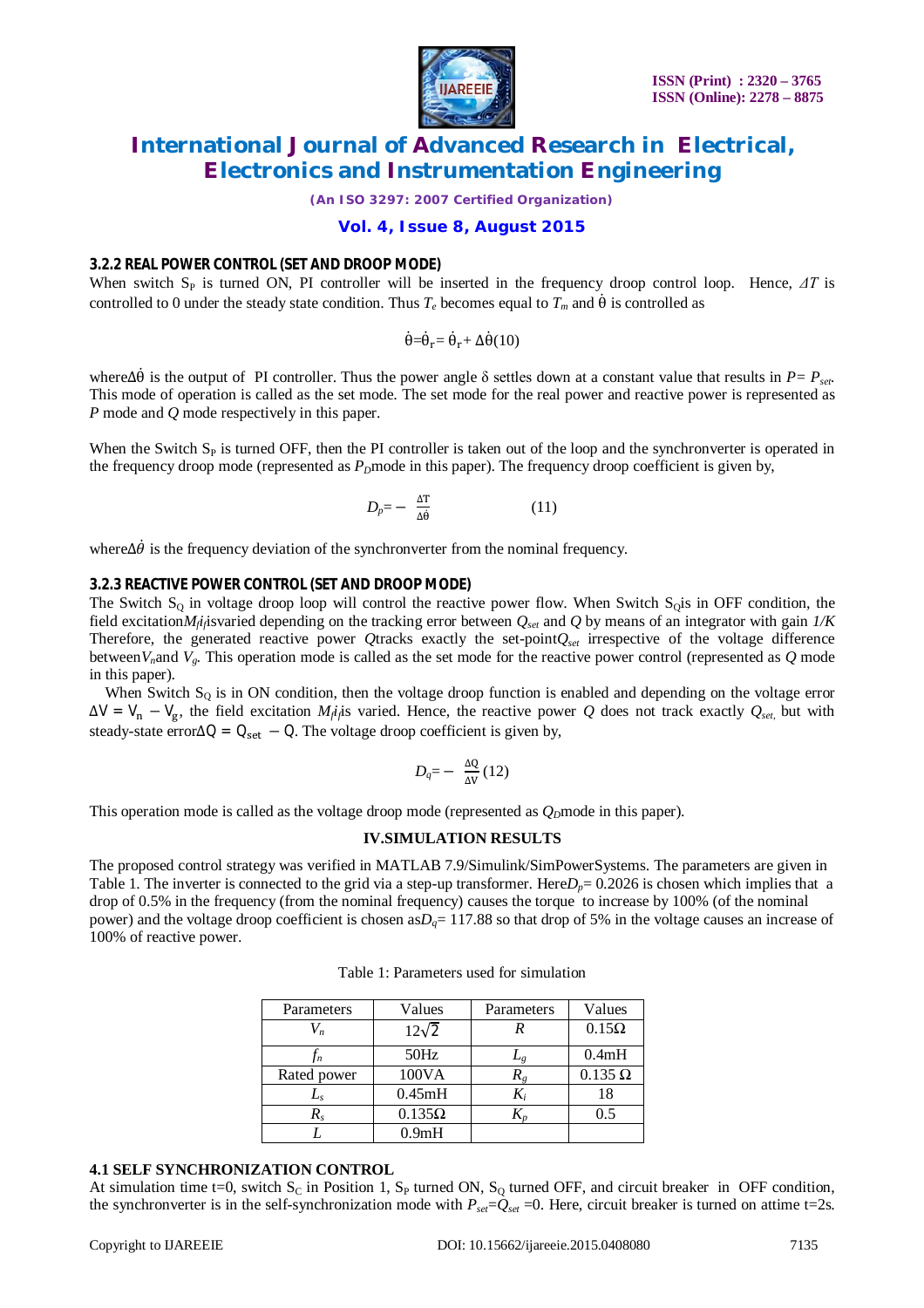

*(An ISO 3297: 2007 Certified Organization)*

### **Vol. 4, Issue 8, August 2015**

The set point for real power  $P_{set} = 100W$  was applied at  $t = 5$  s and the set-point for the reactive power  $Q_{set} = 100Var$ was applied at  $t = 10s$ . The  $P<sub>D</sub>$  mode was enabled at t=15 s by turning Switch S<sub>P</sub> OFF and grid frequency was stepped up to  $f<sub>o</sub>=50.2$  Hz (i.e. increased by 0.4%) at t= 20 s. The  $Q<sub>D</sub>$  mode was enabled at time t=25s. The grid frequency returned to nominal value at t=30s and the grid voltage was set to be 2% higher than the nominal grid voltage at t=30s. The simulation was stopped at time t=35s. The entire system responses from t=0 to t=35s are shown in Figure 5.

At first synchronverter was operated in the self-synchronization mode to synchronize itself with the grid. When virtual current *i<sup>s</sup>* is driven to zero, the synchronverter is synchronized with the grid. After circuit breaker is closed, virtual current was replaced by grid current. The transient current at the moment of circuit breaker closure is less than 10mA, and hence there was no problem to connect it to the grid.Synchronverter tracked the grid frequency very well without any problem. There are transient peaks in the frequency and power curve at each event. This is expected, similar to the



Figure 5: Simulation results when grid frequency is increased to 50.2Hz from t=20 to t=30s and grid voltage is increased by 2% from  $t=30$  to  $t=35s$  (a) Synchronverter frequency (b) Real power (c) Reactive power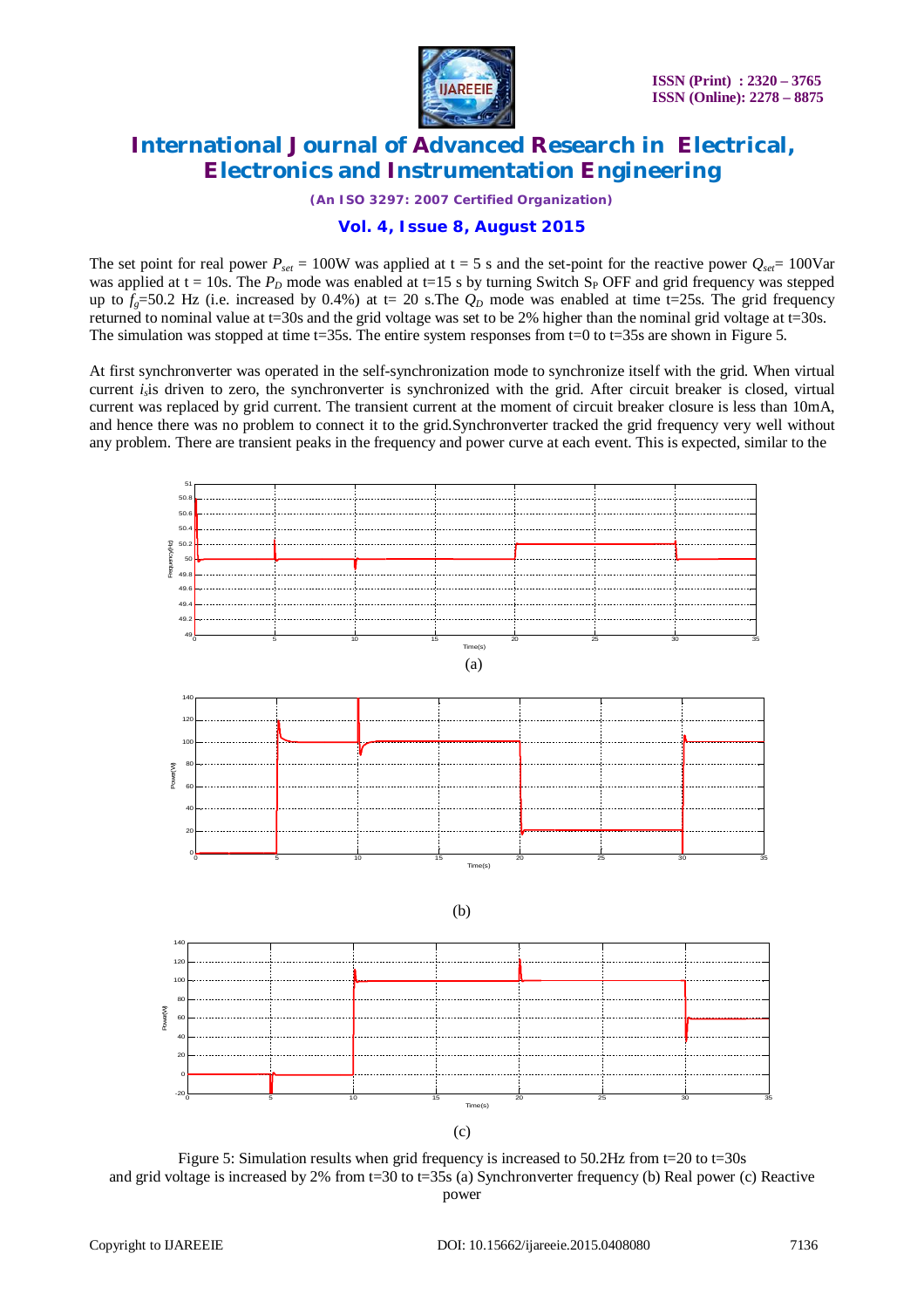

*(An ISO 3297: 2007 Certified Organization)*

### **Vol. 4, Issue 8, August 2015**

change in the speed of a synchronous machine as the operating condition changes. The real power and reactive power generated tracked exactly the set power during the set mode of operation. The frequency also tracked very well in the droop modes, but the real power changed with the grid frequency, as expected. When the  $P_D$  mode was enabled and the frequency was increased to  $f_g = 50.2$  Hz (ie, 0.4% higher than nominal value), then the real power dropped by 80W;  $ie^{0.4\%}_{0.5\%}$  80% of the nominal value. When grid frequency returned to nominal value, the power quickly jumped back to set value. Similarly, when  $Q_D$  mode was enabled and grid voltage is increased by 2%, the reactive power dropped by 40 Var, i.e., $\frac{2\%}{\sqrt{2\pi}}$  $rac{270}{5\%}$  = 40% of the nominal power.

### **4.2 COMPARITIVE STUDY OF SYNCHRONVERTER WITH AND WITHOUT PLL IN TERMS OF SETTLING TIME**

As grid frequency is continuously changing, the settling time of frequency curve is of great importance. The frequency responses when the grid frequency is increased by 0.2 Hz at t=20s is simulated for synchronverter with and without PLL.



Figure 6: Simulation results when grid frequency is increased to  $50.2Hz$  from t=20 to t=30s (a) Synchronverter frequency without using PLL (b) Synchronverter frequency with a PLL

Simulated results in Figure 6 shows that in the self-synchronization control, the frequency settles down accurately within 0.1s whereas the synchronverter frequency with PLL settles down at 0.8s. Thus the speed of synchronization is improved considerably in the proposed scheme.